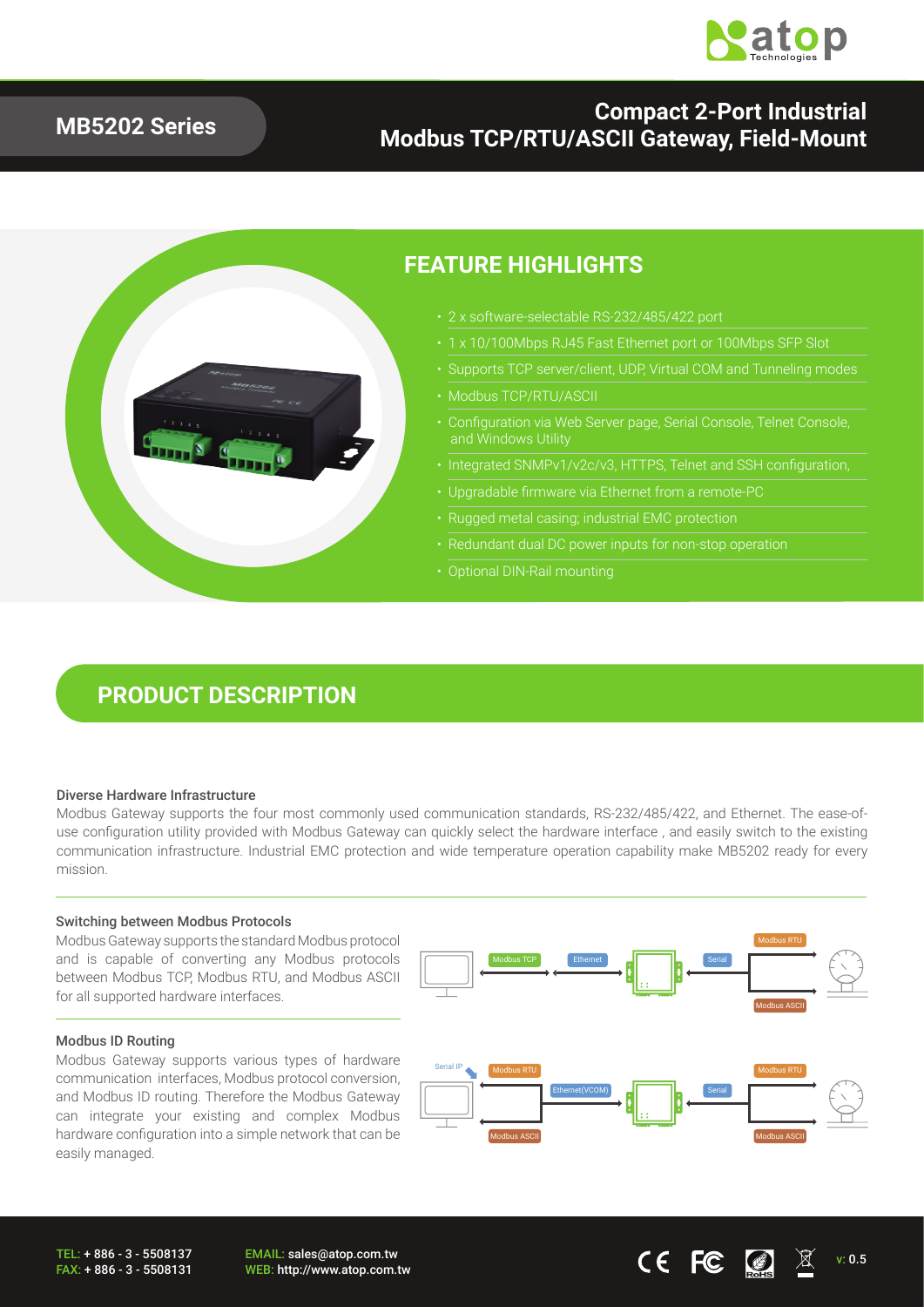

CEFC  $\Box$ 

## **SPECIFICATIONS**

| <b>Network Interface</b>                               |                                                                                                                                                                                                                                                                                                                                          |  |  |
|--------------------------------------------------------|------------------------------------------------------------------------------------------------------------------------------------------------------------------------------------------------------------------------------------------------------------------------------------------------------------------------------------------|--|--|
| <b>Ethernet Port</b>                                   | 1x 10/100BASE-T(X) RJ-45 or 1x100BASE-FX SFP Slot                                                                                                                                                                                                                                                                                        |  |  |
| Compliance                                             | IEEE 802.3 for 10BASE-T<br>IEEE 802.3u for 100BASE-T(X) and 100BASE-FX                                                                                                                                                                                                                                                                   |  |  |
| <b>Serial Interface</b>                                |                                                                                                                                                                                                                                                                                                                                          |  |  |
| Connector                                              | 9-Pin D-Sub9 connector(Male, -DB version) or 5-Pin Terminal block (-TB version)                                                                                                                                                                                                                                                          |  |  |
| Ports                                                  | $\overline{2}$                                                                                                                                                                                                                                                                                                                           |  |  |
| Mode                                                   | 1x RS-232(Full-function DB9)/RS-485(2 and 4 wire)/RS-422, software selectable<br>1x RS-232/RS-485(2 and 4 wire)/RS-422, software selectable                                                                                                                                                                                              |  |  |
| <b>Baud Rate</b>                                       | 1200~230,400 bps                                                                                                                                                                                                                                                                                                                         |  |  |
| Parity                                                 | None, Odd, Even, Space, Mark                                                                                                                                                                                                                                                                                                             |  |  |
| Data Bits                                              | 7,8                                                                                                                                                                                                                                                                                                                                      |  |  |
| <b>Stop Bits</b>                                       | 1,2                                                                                                                                                                                                                                                                                                                                      |  |  |
| Flow Control                                           | None, Xon/Xoff, RTS/CTS (RS-232 only)                                                                                                                                                                                                                                                                                                    |  |  |
| <b>Power Characteristics</b>                           |                                                                                                                                                                                                                                                                                                                                          |  |  |
| Connector                                              | 3-Pin 5.08mm Lockable Terminal Block and DC Jack for redundancy                                                                                                                                                                                                                                                                          |  |  |
| Input Voltage<br>Power Consumption<br>Power Redundancy | 3-Pin 5.08mm Lockable Terminal Block: 9-30VDC; DC Jack 5VDC<br><9W<br>Yes                                                                                                                                                                                                                                                                |  |  |
| <b>Reverse Polarity Protection</b>                     | Yes                                                                                                                                                                                                                                                                                                                                      |  |  |
|                                                        |                                                                                                                                                                                                                                                                                                                                          |  |  |
| <b>Mechanicals</b>                                     |                                                                                                                                                                                                                                                                                                                                          |  |  |
| Dimensions ( $W \times D \times H$ )                   | 75 mm x 85 mm x 28 mm (without wall-mount part)<br>MB5202-TB/MB5202-Sis: 74.5 x 108.2 x27.5mm (with wall-mount part)<br>MB5202-DB: 80.3 x 108.2 x27.5mm (with wall-mount part and DB9 connector)<br>MB5202-SFP-TB: 76.6 x 108.2 x 27.5mm (with wall-mount and SFP)<br>MB5202-SFP-DB: 81.4 x 108.2 x 27.5mm (with wall-mount SFP and DB9) |  |  |
| Installation                                           | Wall-Mount or DIN-Rail (optional kit)                                                                                                                                                                                                                                                                                                    |  |  |
| <b>Reset Button</b>                                    | Yes                                                                                                                                                                                                                                                                                                                                      |  |  |
| Weight                                                 | 200 <sub>g</sub>                                                                                                                                                                                                                                                                                                                         |  |  |
| <b>Environmental Limits</b>                            |                                                                                                                                                                                                                                                                                                                                          |  |  |
| <b>Operating Temperature</b>                           | $-20^{\circ}$ C ~ 70°C ( $-4^{\circ}$ F ~ 158°F)                                                                                                                                                                                                                                                                                         |  |  |
| Storage Temperature                                    | $-40^{\circ}$ C ~ 85°C (-40°F ~ 185°F)                                                                                                                                                                                                                                                                                                   |  |  |
| Ambient Relative Humidity                              | $5 \sim 95\%$ RH, (non-condensing)                                                                                                                                                                                                                                                                                                       |  |  |
| <b>Software</b>                                        |                                                                                                                                                                                                                                                                                                                                          |  |  |
| Protocols                                              | TCP, IPv4, UDP, DHCP Client, HTTP, HTTPS, Telnet, ARP, SNMPv1/v2cv3                                                                                                                                                                                                                                                                      |  |  |
| Configuration                                          | Atop Management Utility, Web UI, Telnet, CLI                                                                                                                                                                                                                                                                                             |  |  |
| VirtualCOM                                             | Windows/Linux redirection software                                                                                                                                                                                                                                                                                                       |  |  |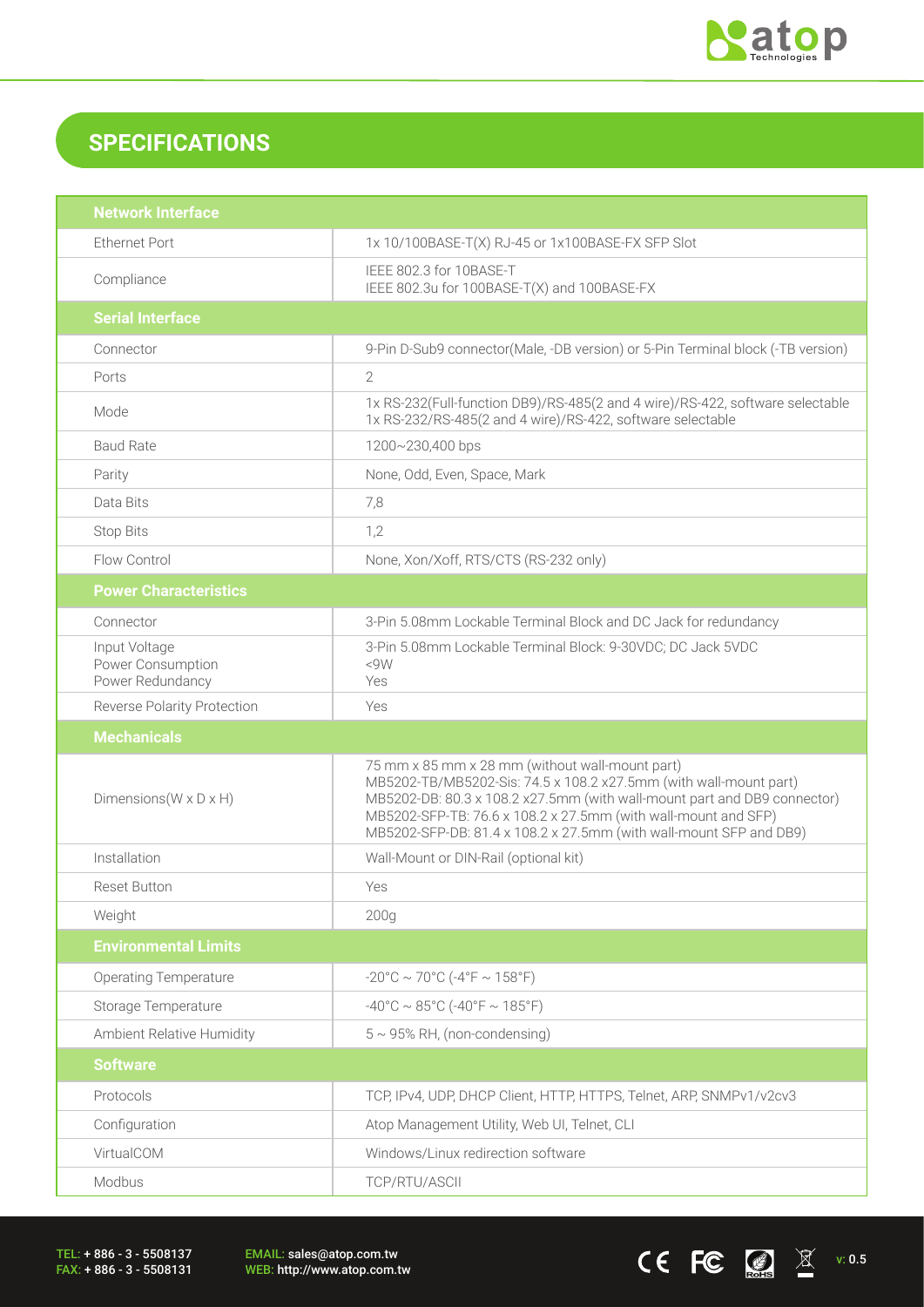

| <b>TCP Client</b> | Single destination or VirtualCOM            |
|-------------------|---------------------------------------------|
| <b>TCP Server</b> | 4 Connections; VirtualCOM or reverse Telnet |
| . JDP             | Up to 4 Ranges IP                           |

## **DIMENSIONS & LAYOUT**



# **REGULATORY APPROVALS**

| <b>Approvals</b> |                                                                                                                   |                                           |                 |                     |
|------------------|-------------------------------------------------------------------------------------------------------------------|-------------------------------------------|-----------------|---------------------|
| Safety           | EN62368-1                                                                                                         |                                           |                 |                     |
| EMC.             | FCC Part 15, Subpart B, Class A<br>EN 55032, EN61000-6-4<br>EN 61000-3-2<br>EN 61000-3-3<br>EN 55024, EN61000-6-2 |                                           |                 |                     |
| <b>Test</b>      | <b>Item</b>                                                                                                       |                                           | <b>Value</b>    | <b>Level</b>        |
| IEC 61000-4-2    | <b>ESD</b>                                                                                                        | <b>Contact Discharge</b><br>Air Discharge | ±4KV<br>$±8$ KV | $\overline{2}$<br>3 |
| IEC 61000-4-3    | <b>RS</b>                                                                                                         | 80-1000MHz                                | 10(V/m)         | 3                   |